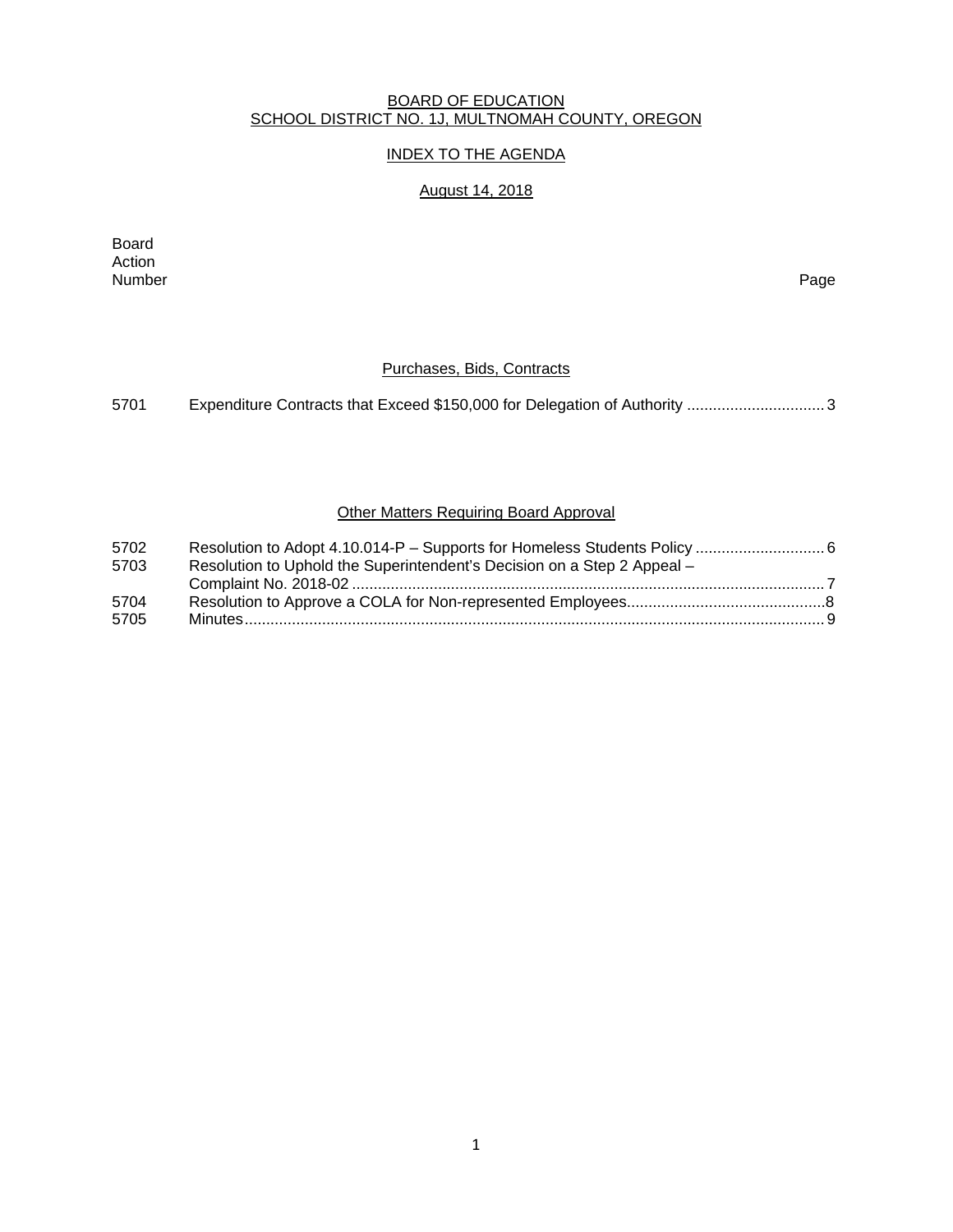# Purchases, Bids, Contracts

The Superintendent RECOMMENDS adoption of the following item:

Number 5701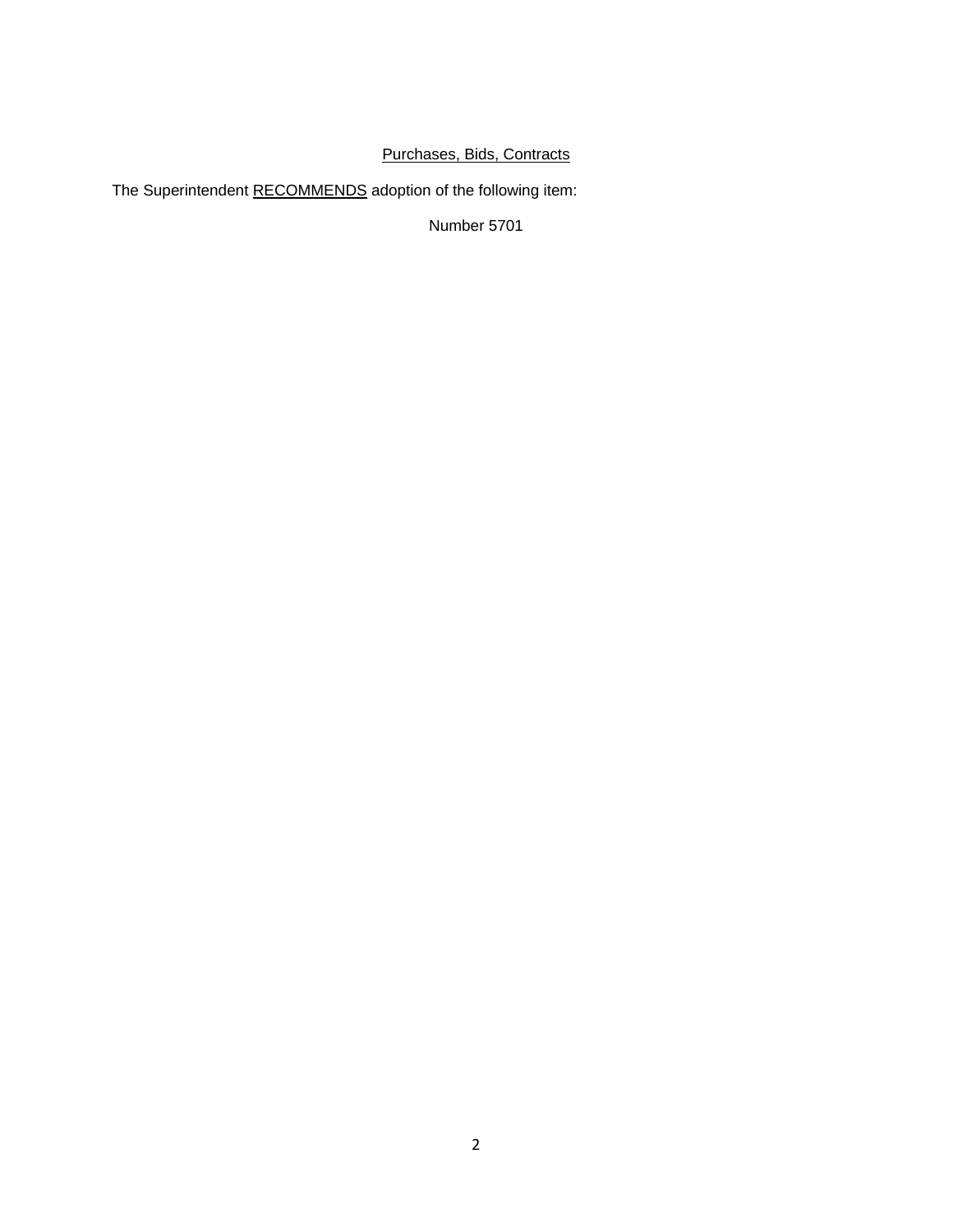#### **RESOLUTION No. 5701**

#### Expenditure Contracts that Exceed \$150,000 for Delegation of Authority

#### **RECITAL**

Portland Public Schools ("District") Public Contracting Rules PPS-45-0200 ("Authority to Approve District Contracts; Delegation of Authority to Superintendent") requires the Board of Education ("Board") enter into contracts and approve payment for products, materials, supplies, capital outlay, equipment, and services whenever the total amount exceeds \$150,000 per contract, excepting settlement or real property agreements. Contracts meeting this criterion are listed below.

#### **RESOLUTION**

The Superintendent recommends that the Board approve these contracts. The Board accepts this recommendation and by this resolution authorizes the Deputy Clerk to enter into the following agreements.

| Contractor                       | Contract<br><b>Term</b>                                                                                                         | <b>Contract Type</b>                        | <b>Description of Services</b>                                                                                                                                                                                  | Contract<br>Amount                                                          | Responsible<br>Administrator,<br><b>Funding Source</b> |
|----------------------------------|---------------------------------------------------------------------------------------------------------------------------------|---------------------------------------------|-----------------------------------------------------------------------------------------------------------------------------------------------------------------------------------------------------------------|-----------------------------------------------------------------------------|--------------------------------------------------------|
| Garrett Hemann<br>Robertson P.C. | 8/15/18<br>through<br>6/30/19                                                                                                   | <b>Legal Services</b><br>LS 66659           | Legal support on an as-needed<br>basis including labor law,<br>employment law, advice<br>regarding public records law,<br>and education/school district<br>law.<br><b>Direct Negotiation</b><br>PPS-46-0525 (4) | \$250,000                                                                   | L. Large<br><b>Fund 101</b><br>Dept. 5460              |
| Ferrellgas, Inc.                 | 10/1/18<br>through<br>7/31/23                                                                                                   | <b>Materials</b><br>Requirement<br>MR 66674 | Provide propane fuel.<br>ITB 2018-2469                                                                                                                                                                          | \$2,660,000                                                                 | C. Hertz<br><b>Fund 101</b><br>Dept. 5560              |
| <b>Metro Presort</b>             | 8/15/18<br>through<br>6/30/23                                                                                                   | Cooperative<br>Contract<br>COA 66576        | Provide District-wide mail<br>services including pick up,<br>sorting, and postage.<br>Administering Contracting<br>Agency: Portland Community<br>College                                                        | \$225,000                                                                   | C. Hertz<br><b>Fund 101</b><br>Dept. 5553              |
| Alpenrose Dairy                  | 9/9/18<br>through<br>09/08/19<br>Option to<br>renew for up<br>to four<br>additional<br>one-year<br>terms<br>through<br>9/8/2023 | Material<br>Requirements<br>MR 66697        | Provide District-wide dairy<br>products on a requirements<br>basis.<br>RFP 2018-2484                                                                                                                            | Original Term<br>\$940,000<br><b>Total Contract</b><br>Value<br>\$4,700,000 | C. Hertz<br><b>Fund 202</b><br>Dept. 5570              |
| <b>Prospect Studio</b>           | 8/15/18<br>through<br>3/31/19                                                                                                   | <b>Personal Services</b><br>PS 66699        | Provide design and support<br>services for the community<br>visioning process.<br>RFP 2018-2487                                                                                                                 | \$170,000                                                                   | S. Soden<br><b>Fund 101</b><br>Dept. 5402              |

#### **NEW CONTRACTS**

#### **NEW INTERGOVERNMENTAL AGREEMENTS ("IGAs")**

No New IGAs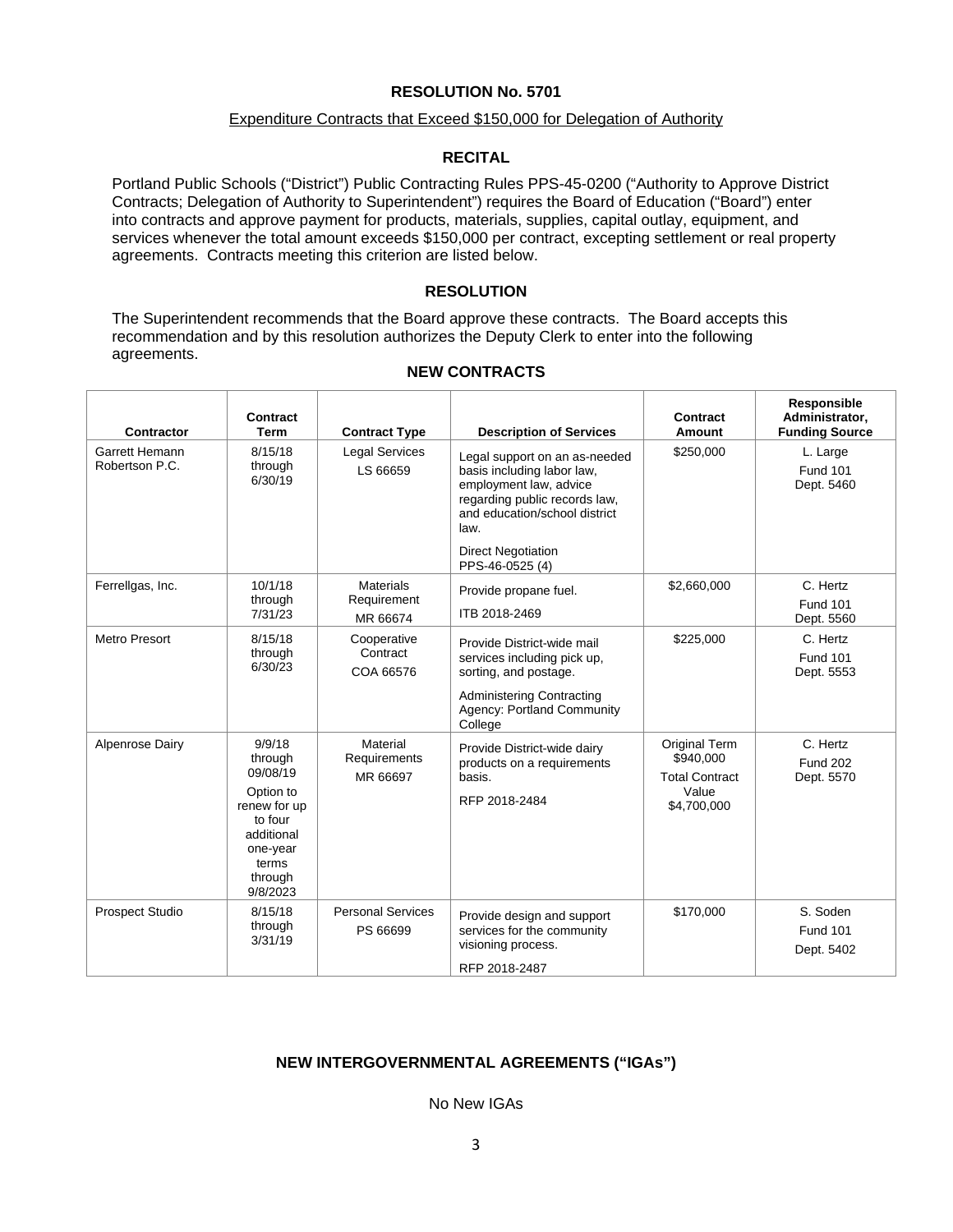## **AMENDMENTS TO EXISTING CONTRACTS**

| Contractor                         | Contract<br>Amendment<br>Term | <b>Contract Type</b>                                        | <b>Description of Services</b>                                                           | Amendment<br>Amount,<br><b>Contract Total</b> | Responsible<br>Administrator,<br><b>Funding Source</b> |
|------------------------------------|-------------------------------|-------------------------------------------------------------|------------------------------------------------------------------------------------------|-----------------------------------------------|--------------------------------------------------------|
| <b>Follett School</b><br>Solutions | 7/1/18<br>through<br>6/30/19  | <b>Materials</b><br>Requirements<br>MR 62232<br>Amendment 3 | This amendment extends the<br>contract for a third year per the<br>RFP.<br>RFP 2014-1947 | \$400,000<br>\$800,000                        | Y. Curtis<br><b>Fund Varies</b><br>Dept. Varies        |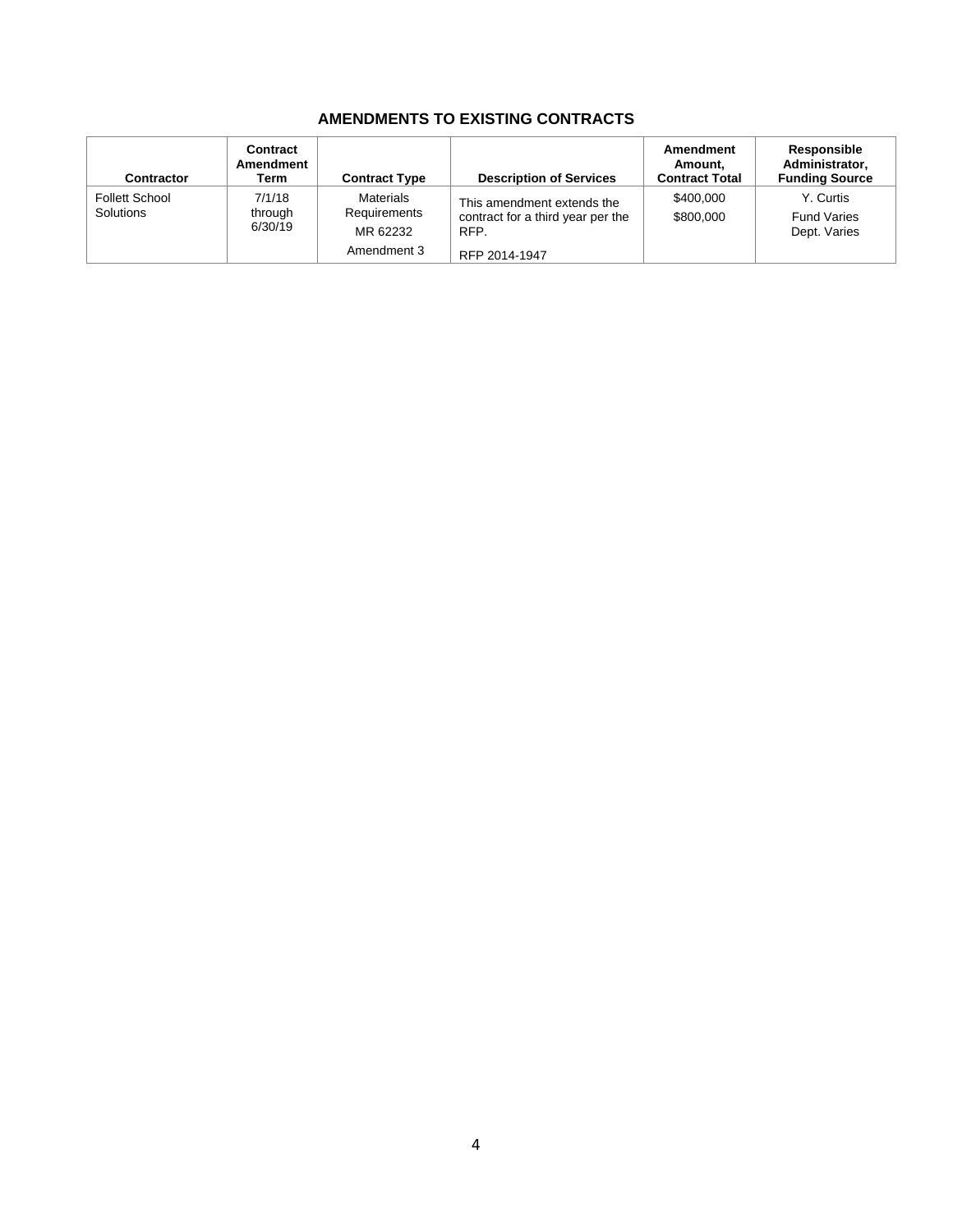# **Other Matters Requiring Board Approval**

The Superintendent RECOMMENDS adoption of the following items:

Numbers 5702 through 5705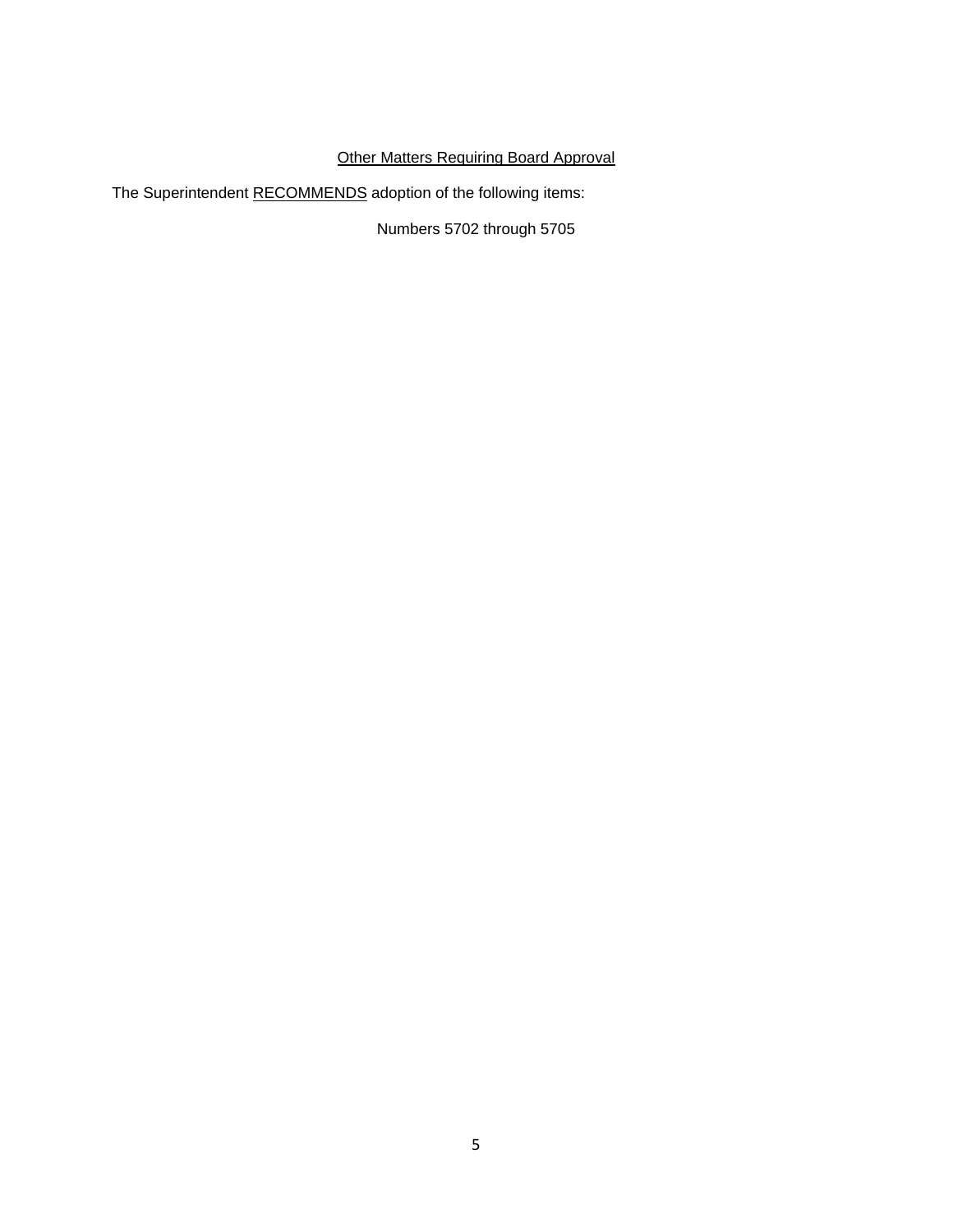#### **Resolution No. 5702**

#### Resolution to Adopt 4.10.014-P Supports for Homeless Students Policy

### **RECITALS**

- A. The McKinney-Vento Education of Homeless Children and Youth Assistance Act is a federal law that ensures immediate enrollment and educational stability for homeless children and youth. McKinney-Vento provides federal funding to states for the purpose of supporting district programs that serve homeless students.
- B. The Education for Homeless Children and Youths Policy states:
	- a) Each State educational agency shall ensure that each child of a homeless individual and each homeless youth has equal access to the same free, appropriate public education, including a public preschool education, as provided to other children and youths.
	- b) In any State that has a compulsory residency requirement as a component of the State's compulsory school attendance laws or other laws, regulations, practices, or policies that may act as a barrier to the enrollment, attendance, or success in school of homeless children and youths, the State will review and undertake steps to revise such laws, regulations, practices, or policies to ensure that homeless children and youths are afforded the same free, appropriate public education as provided to other children and youths.
	- c) Homelessness alone is not sufficient reason to separate students from the mainstream school environment.
	- d) Homeless children and youths should have access to the education and other services that such children and youths need to ensure that such children and youths have an opportunity to meet the same challenging State student academic achievement standards to which all students are held.
- C. In January 2018, the Oregon Department of Education (ODE) conducted a scheduled desk monitoring of the District's McKinney-Vento Homeless program and found that the District would need to adopt a policy that included:
	- a) Assurance that homeless students are identified and assessed for needed services;
	- b) Provision of Dispute Resolution when eligibility or school placement are in dispute;
	- c) Ensure homeless students do not face barriers to accessing academic and extracurricular activities, including magnet schools, summer school, career technical education, Advanced Placement courses, online learning and charter school programs;
	- d) Immediate enrollment and retention of homeless students, despite lack of records or documentation, or unpaid fees or fines, or absences.
- D. Portland Public Schools shall periodically review and revise policies and practices to remove barriers to the identification, enrollment and retention of homeless students.
- E. The proposed draft policy aligns with the recommendations and adequately addresses the needed corrective action.
- F. On June 11, 2018, the Teaching and Learning Committee reviewed the proposed policy and recommended to move forward the proposed policy to the full Board for approval.
- G. On June 26, 2018, staff presented the first reading of Policy 4.10.014-P Supports for Homeless Students.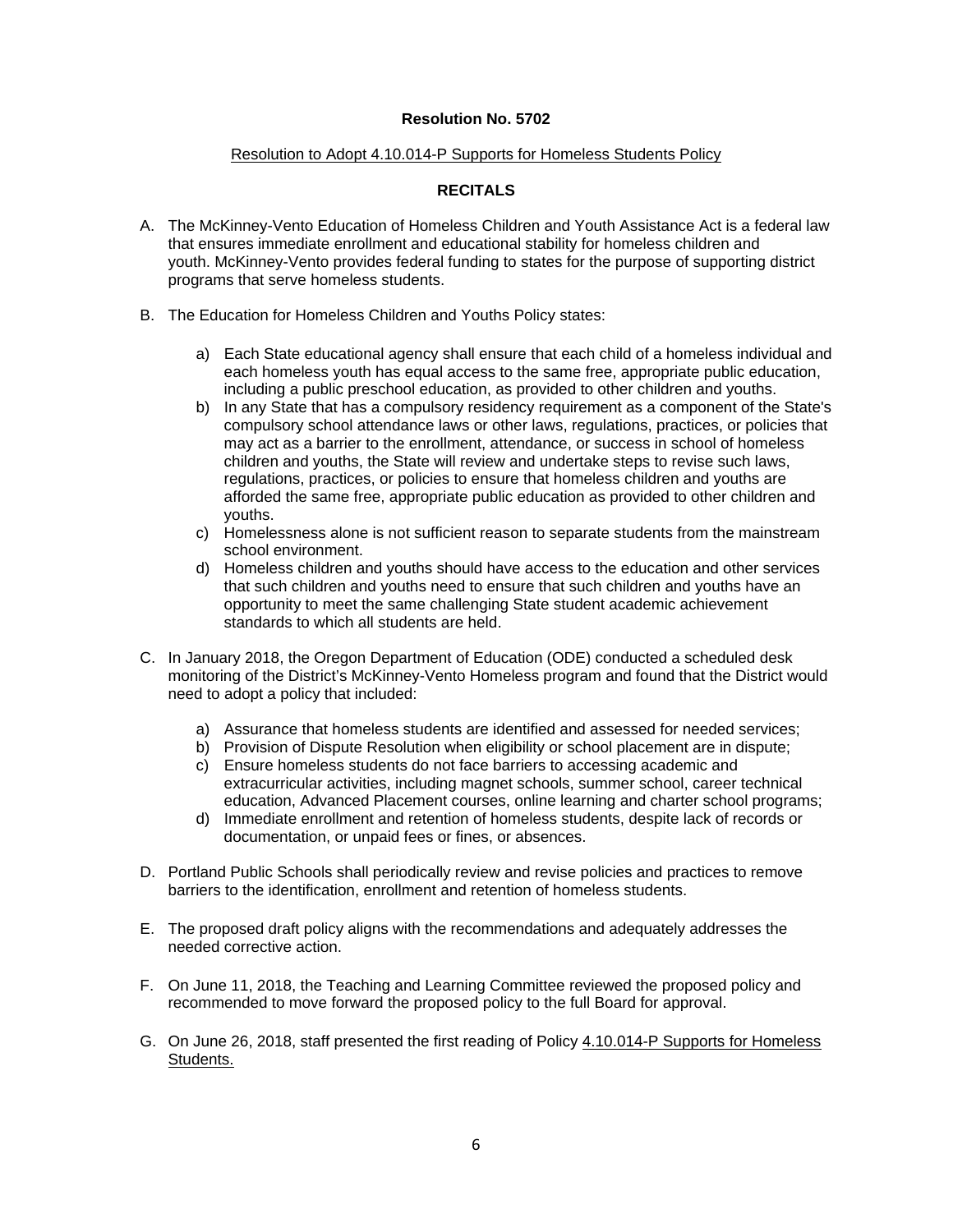H. Per District policy, the public comment period was open for at least 21 days. Any comments received were shared with staff and with the Board of Education.

### **RESOLUTION**

The Board of Education hereby adopts revised Policy 4.10.014-P Supports for Homeless Students Policy as presented at the June 26, 2018 First Reading.

#### **RESOLUTION No. 5703**

Resolution to Uphold the Superintendent's Decision on a Step 2 Appeal-Complaint #2018-02

### **RECITAL**

The Board of Education has received and reviewed the complaint # 20018-02 submitted and the Superintendent's response to it.

### **RESOLUTION**

The Board of Education upholds the Superintendent's decision of the Step 2 appeal as the final decision.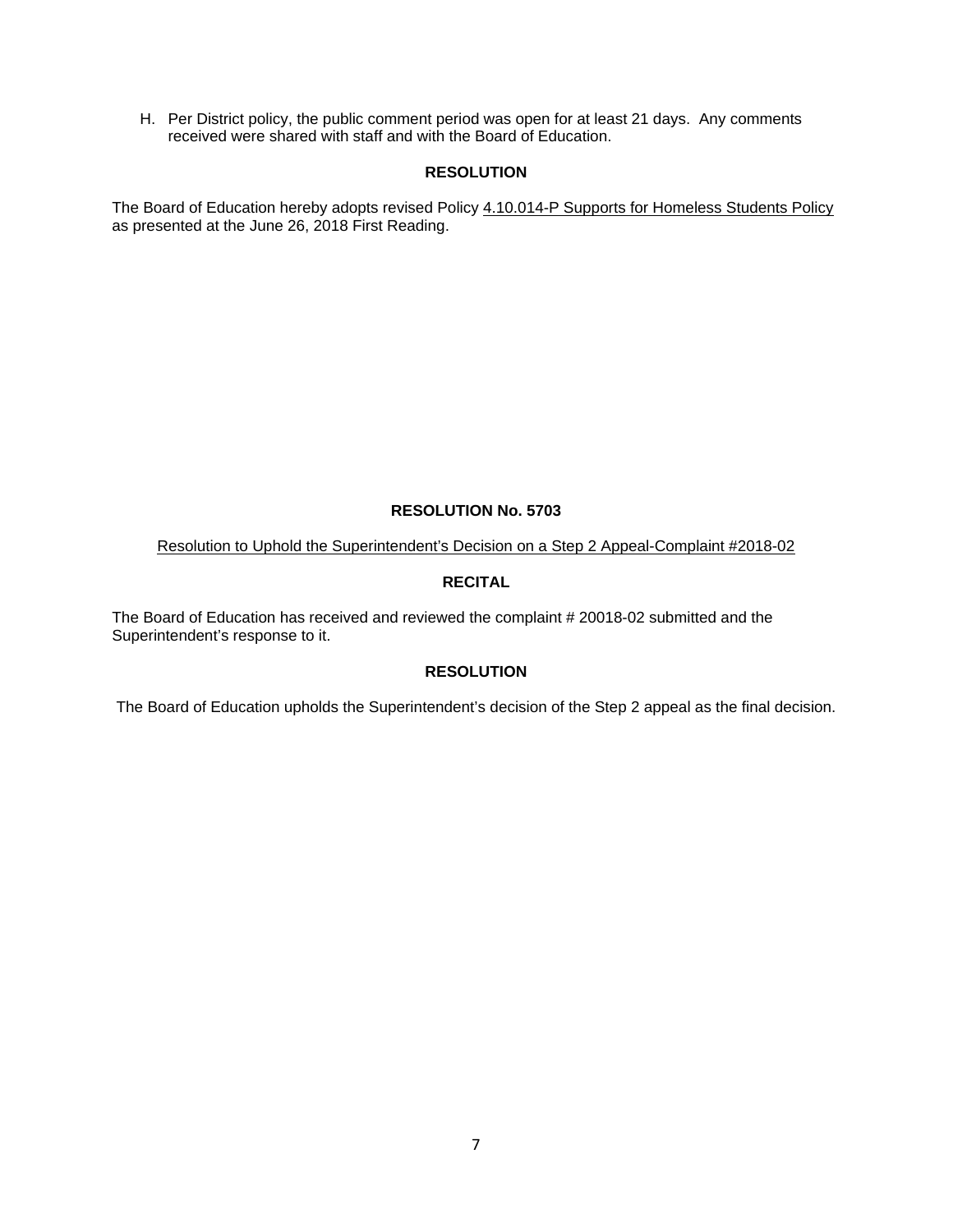#### **RESOLUTION No. 5704**

#### Resolution to Approve COLA for Non-represented Employees

### **RECITALS**

- A. On July 24, 2018, the Board of Education ("Board") approved a market adjustment wage increase of between 5.1% and 12.4% for the 2018-19 fiscal year for Bus Drivers represented by Amalgamated Transit Union.
- B. On November 14, 2017, the Board approved a contract providing for a 3% cost of living adjustment ("COLA") for the 2018-19 fiscal year for eligible employees represented by District Council of Unions.
- C. On February 8, 2018, the Board approved a contract providing for a 2.25% COLA and a step increase for the 2018-19 fiscal year for eligible employees represented by the Portland Association of Teachers.
- D. On April 24, 2018, the Board approved a contract providing for a 2% COLA and a step increase for the 2018-19 fiscal year for eligible employees represented by the Portland Federation of School Professionals.
- E. On November 14, 2017, the Board approved a contract providing for a 2% COLA for the eligible Nutrition Services and Custodial employees represented by the Service Employees International Union (SEIU).
- F. On June 26, 2018, the Board approved an operating budget for the District for the 2018-19 fiscal year that included up to a 3% COLA and a step increase for eligible non-represented employees other than the Superintendent and other senior leaders.
- G. The Superintendent recommends a 2.25% COLA and a step increase for eligible nonrepresented employees, other than the Superintendent and leaders at the Deputy Superintendent, Area Assistant Superintendent, and Chief levels, for the 2018-19 fiscal year. The cost of the recommended COLA and step increase is within the amount budgeted in the Board approved operating budget for fiscal year 2018-19.

### **RESOLUTION**

The Board authorizes a 2.25% COLA and a step increase for eligible non-represented employees, other than the Superintendent and leaders at the Deputy Superintendent, Area Assistant Superintendent, and Chief levels, for fiscal year 2018-19. The Board expects the Superintendent and members of the leadership team to receive in future years COLAs approved for non-represented employees